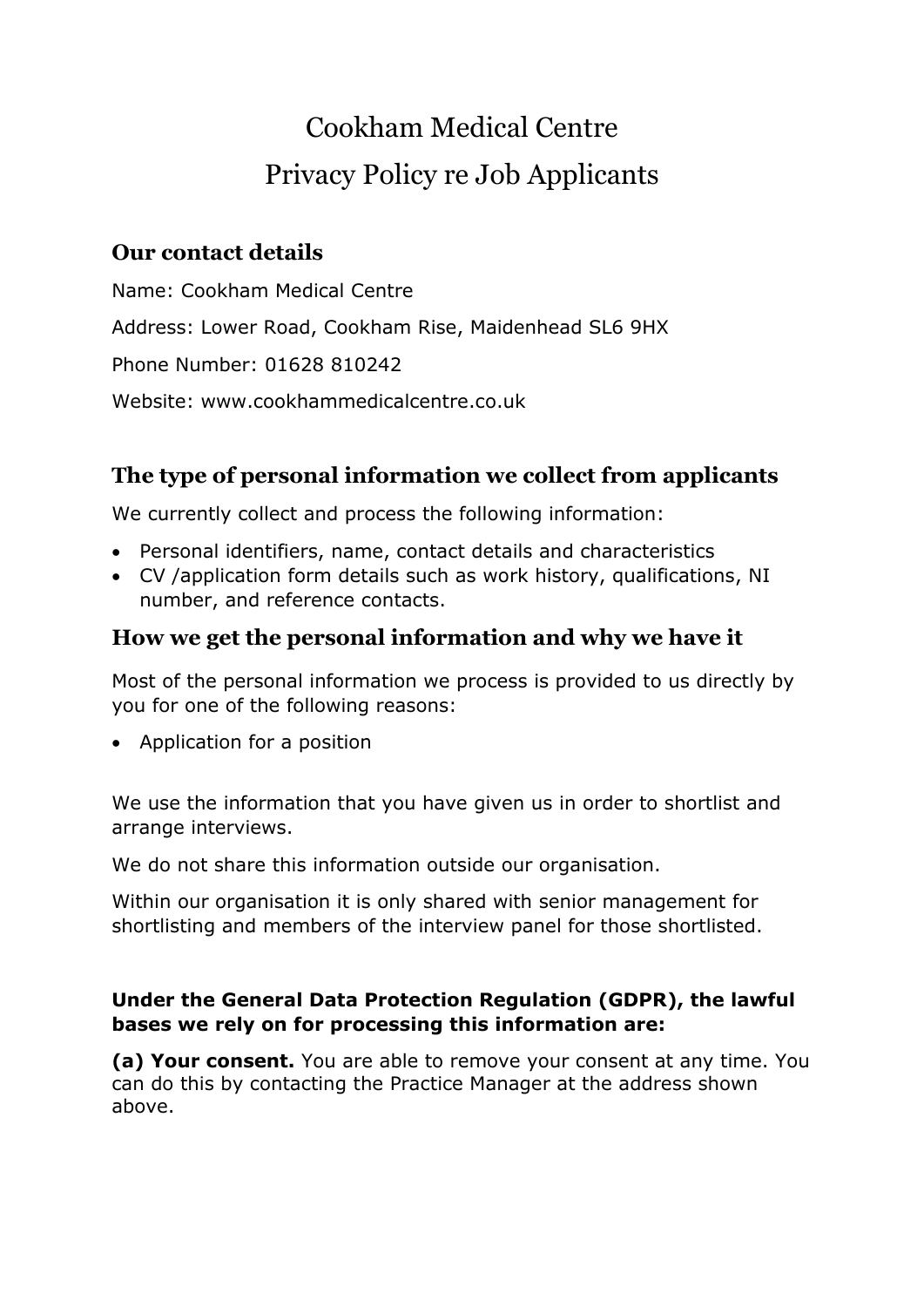## **How we store your personal information**

Your information is securely stored on the Restricted drive of the surgery IT system if in electronic format or in a locked cupboard with restricted access if in paper format.

We keep applications for 12 months after the post has been filled. We will then dispose of your information by deletion if electronic and by secure destruction (shredding) if paper.

The successful candidate(s)' information will be transferred into an individual staff file stored in the same locations as stated above and its further handling and storage would be covered under the Staff Privacy Policy thereafter.

## **Your data protection rights**

Under data protection law, you have rights including:

**Your right of access** - You have the right to ask us for copies of your personal information.

**Your right to rectification** - You have the right to ask us to rectify personal information you think is inaccurate. You also have the right to ask us to complete information you think is incomplete.

**Your right to erasure** - You have the right to ask us to erase your personal information in certain circumstances.

**Your right to restriction of processing** - You have the right to ask us to restrict the processing of your personal information in certain circumstances.

**Your right to object to processing** - You have the the right to object to the processing of your personal information in certain circumstances.

**Your right to data portability** - You have the right to ask that we transfer the personal information you gave us to another organisation, or to you, in certain circumstances.

You are not required to pay any charge for exercising your rights. If you make a request, we have one month to respond to you.

Please contact us at Cookham Medical Centre, Lower Road, Cookham Rise, Maidenhead SL6 9HX if you wish to make a request.